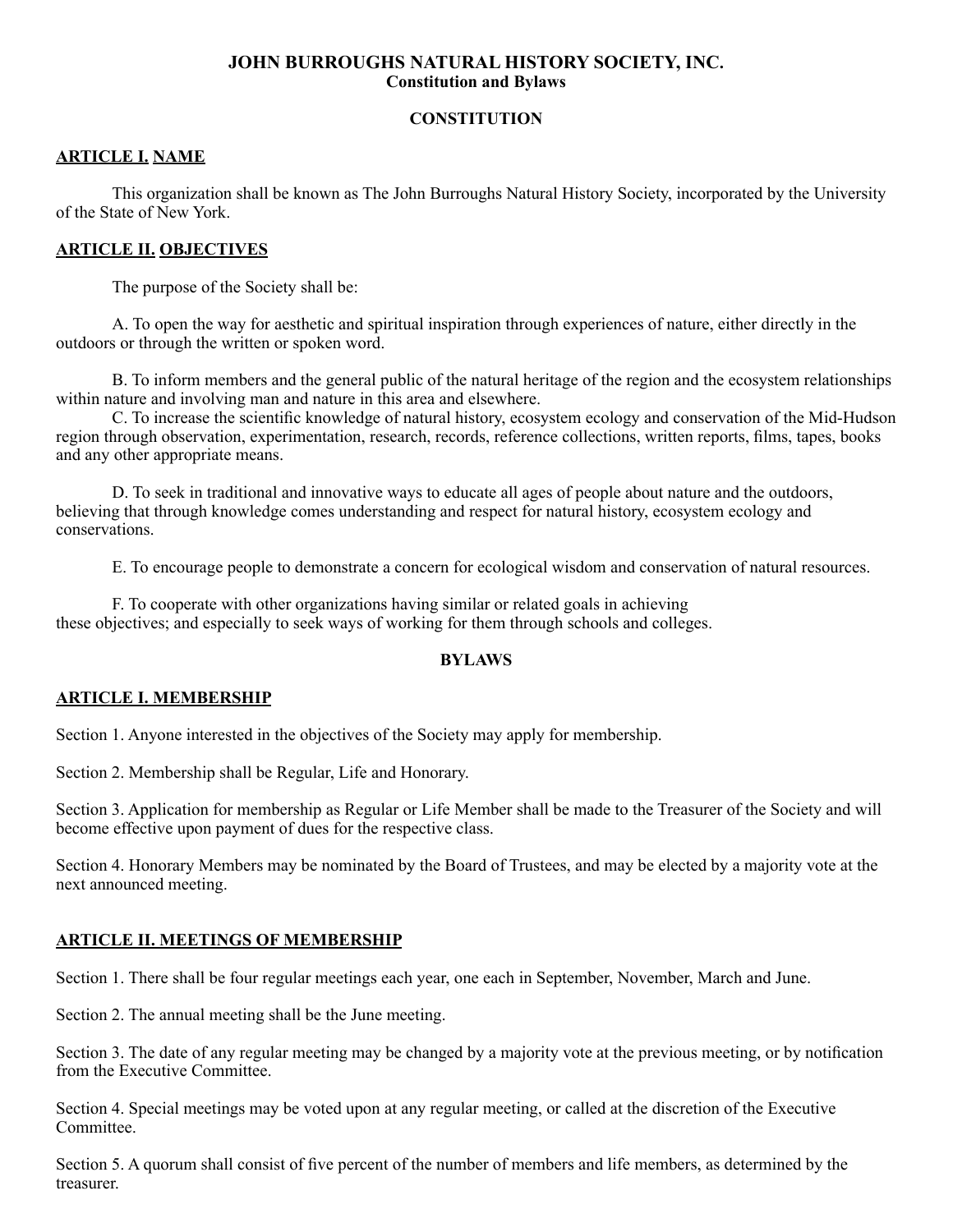## **ARTICLE III. BOARD OF TRUSTEES**

Section 1. Composition. The Board of Trustees shall consist of not fewer than five nor more than twenty-five members, as determined by a two-thirds vote of the Board. Trustees shall be chosen, in so far as possible, to represent the varied interests and geographical areas served by the Society. They shall be elected for two (2) year terms, one half of the Board to be elected each year. The Board may appoint a member to fill a vacancy until the next annual meeting, at which time a member shall be elected to complete any unexpired term. In the event the number of Trustees is reduced by a two-thirds vote of the Board, each Trustee in office shall serve until his term expires or until his resignation or removal.

Section 2. Functions. The Board of Trustees shall be responsible for all business of the Society and shall determine all matters of policy not determined by the Membership.

Section 3. Contracts and Services. The trustees and officers of the Corporation may not be interested, directly or indirectly, in any contract relating to or incidental to the operations conducted by the Society.

Section 4. Agents and Representatives. The Board of Trustees may appoint such agents and Representatives of the Corporation with such powers and to perform such acts or duties on behalf of the Corporation as the Board of Trustees may see fit, so far as it may be consistent with these bylaws, to the extent authorized or permitted by law.

Section 5. Contracts. The Board of Trustees, except as in these bylaws otherwise provided, may authorize any officer or agent to enter into any contract or execute and deliver any instrument in the name of and on behalf of the Corporation, and such authority may be general or confined to a specific instance; and unless so authorized by the Board of Trustees, no officer, agent, or employee shall have any power or authority to bind the Corporation by any contract or engagement, or to pledge its credit, or render it liable pecuniarily for any purpose or to any amount.

Section 6. Compensation. Trustees shall not receive any stated salary for their services as such; but by resolution of the Board a fixed reasonable sum or expenses of attendance, if any, or both, may be allowed for attendance at each regular or special meeting of the Board. The Board of Trustees shall have power in its discretion to contract for and pay trustees rendering unusual or exceptional services to the Corporation special compensation appropriate to the value of such services.

### **ARTICLE IV. OFFICERS**

Section 1. The officers of the Society shall be: President, Vice-President, Secretary and Treasurer.

Section 2. Each of the four officers shall be a member of the Board of Trustees. If a non-trustee is elected as one of the four officers, he or she will automatically become a Trustee for the duration of his or her term of office.

Section 3. An officer shall not serve more than two consecutive terms (four years), or until their successors are elected.

Section 4. It shall be the duty of the President to preside at all meetings of the Membership, to direct and administer the affairs of the Society, to appoint committees not otherwise designated and to be a member ex-officio thereof, except nominating committees.

Section 5. It shall be the duty of the Vice-President to act in place of the President in his or her absence. As a further duty in assisting the President, he or she shall make arrangements for programs of meetings, or head a committee on programs.

Section 6. The Secretary shall keep a record of all proceedings of the Society, send out notices of meetings, and conduct and preserve all correspondence of the Society. The Society's news publication, THE CHIRP, shall be used by the secretary as the principal medium of communication to members.

Section 7. The Treasurer shall have custody of the funds of the Society. The Treasurer shall collect all dues and assessments, and make routine disbursements. ALL DISBURSEMENTS in excess of \$500.00 SHALL BE COUNTERSIGNED BY THE PRESIDENT. The Treasurer shall make a report of all receipts and expenditures at the annual meeting.